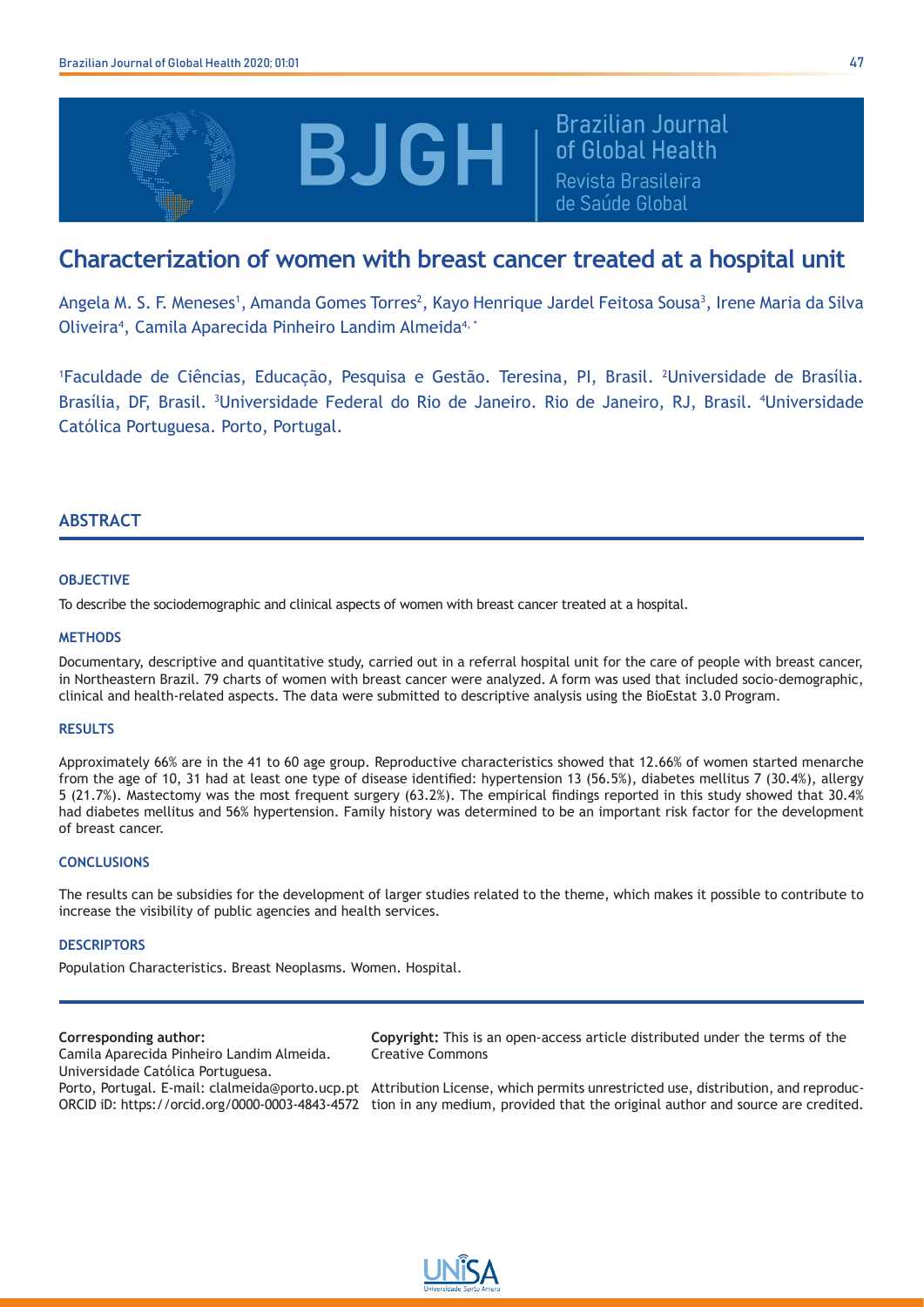#### **INTRODUCTION**

Breast cancer (CM) is not considered a single disease, but a set of breast diseases that have different histopathological, genetic, and clinical characteristics. More than 80% of breast cancers originate in the ductal epithelium, while the minority originates from the lobular epithelium. Breast carcinoma develops when cells of some mammary structures, mainly the lobes and ducts, due to facts that are not yet well understood, start to divide abnormally and uncontrollably, forming a mass of independent tissue, the tumor<sup>1</sup>.

CM does not usually hurt and the woman herself can perceive the lump through self-examination. The breasts may also be asymmetrical, deformed, or there may still be skin retraction and nipple discharge. In advanced cases, the appearance of wounds, such as ulcers, with an unpleasant odor, is common<sup>2</sup>.

Research has shown that comorbidities, such as diabetes mellitus (DM) and systemic arterial hypertension (SAH), also influence the results of CM. It has been reported that 16% to 20% of CM patients had type 2 DM at the time of cancer diagnosis. Still, it suggests that several conditions related to DM, including insulin resistance, hyperinsulinemia, and chronic inflammation, may be associated with the results of  $CM<sup>3</sup>$ .

DM, by way of example of chronic non-communicable diseases (NCDs), is an important and growing public health problem. Its incidence and prevalence are increasing worldwide, reaching epidemic proportions. The disease is associated with complications that compromise the productivity, quality of life and survival of the patients affected by it, in addition to the high costs for the control of its complications. It is added that the relative risk of death from cardiovascular events, adjusted for age in diabetics, is three times higher than for the general population<sup>4</sup>.

Considered a public health problem, the increased incidence of NCDs has become an important research target, and the investigation of these health conditions among groups undergoing hospital treatment for cancer can be useful in implementing qualified care. Thus, this study aimed to describe the sociodemographic and clinical aspects of women with breast cancer treated at a hospital.

#### **METHODS**

Documentary, descriptive and quantitative study carried out in a referral hospital unit for the care of people with breast cancer, in the Northeast of Brazil.

The study population consisted of all women with breast cancer treated at the hospital between the years 2010 and 2015. A total of 108 medical records corresponding to the ICD 50.9 - malignant breast cancer, unspecified, were made available. However, only 79 medical records were used in the study, due to the lack of information and / or death that prevented the signing of the Informed Consent Form (ICF).

Data collection took place between the months of January to December 2016. The research instrument used was a form composed of 28 items, divided into general data, reproductive characteristics, behavioral variables, clinical data and anthropometric data.

Descriptive statistical analysis of the collected data was carried out, with the aid of the Bioestata 3.0 program. The data for analysis were then arranged in tables.

The study was previously evaluated and approved by the Research Ethics Committee (CEP) and obtained Opinion No. 1,613,784.

## **RESULTS**

79 medical records of women with breast cancer treated at the investigated unit were analyzed. Sociodemographic characteristics are shown in Table 1.

|                                                        | Table 1. Sociodemographic characteristics of women with cancer |
|--------------------------------------------------------|----------------------------------------------------------------|
| seen at a hospital. Teresina, PI, Brazil, 2010 - 2015. |                                                                |

| Variable       |                | n                       | $\%$  |  |
|----------------|----------------|-------------------------|-------|--|
| Age rage       | $30$ ---- $35$ | $\overline{2}$          | 2,53  |  |
|                | $35$ ---- 40   | 3                       | 3,80  |  |
|                | 40 ---- 45     | 5                       | 6,33  |  |
|                | 45 ---- 50     | 13                      | 16,46 |  |
|                | 50 ---- 55     | 20                      | 25,32 |  |
|                | $55$ ---- 60   | 16                      | 20,25 |  |
|                | $60$ ---- $65$ | 15                      | 18,99 |  |
|                | 65 ---- 70     | 5                       | 6,33  |  |
| Marital status | Single         | 13                      | 16,46 |  |
|                | Married        | 57                      | 72,15 |  |
|                | Separate       | 1                       | 1,27  |  |
|                | Widow          | 3                       | 3,80  |  |
|                | Others         | 5                       | 6,33  |  |
| Ethnicity*     | White          | 11                      | 14,10 |  |
|                | <b>Black</b>   | $\overline{\mathbf{c}}$ | 2,56  |  |
|                | Parda          | 57                      | 73,08 |  |
|                | Others         | 8                       | 10,26 |  |
|                |                |                         |       |  |

Source: Research data

\* Missing data ( $n = 1$ ).

The data expressed in Table 2 report the reproductive characteristics of the study participants.

| Table 2. Reproductive characteristics of women with breast cancer |  |
|-------------------------------------------------------------------|--|
| treated at a hospital. Teresina, PI, Brazil, 2010 - 2015.         |  |

| Variable            | n              | $\frac{0}{0}$ |
|---------------------|----------------|---------------|
| Age of menarche     | ~10            | 1             |
|                     | $\geq 10$      | 10            |
|                     | No registry    | 65            |
| Pregnancy*          | 1              | 3             |
|                     | $\overline{2}$ | 6             |
|                     | More than 2    | 6             |
|                     | No registry    | 60            |
|                     | None           | 3             |
| Abortion occurrence | Yea            | 4             |
|                     | No             | 12            |
|                     | No registry    | 63            |

Source: Research data

\* Missing data ( $n = 1$ ).

Table 3 presents data related to the health conditions and clinical aspects of the women attended at the investigated unit for the treatment of CM.

**Table 3.** Health conditions and clinical aspects of women with breast cancer treated at a hospital. Teresina, PI, Brazil, 2010 - 2015.

| Variable              |                    | n              | $\frac{0}{6}$ |
|-----------------------|--------------------|----------------|---------------|
| Type of disease *     | Hypertensive       | 13             | 56,52         |
|                       | <b>Diabetic</b>    | $\overline{7}$ | 30,43         |
|                       | Allergic           | 5              | 21,74         |
|                       | Others             | 6              | 26,09         |
| Family history        | Hypertension       | 18             | 22,78         |
|                       | <b>Diabetes</b>    | $\overline{2}$ | 2,53          |
|                       | Cancer             | 20             | 25,32         |
|                       | Breathing problems | 1              | 1,27          |
|                       | Others             | $\overline{2}$ | 2,53          |
|                       | None               | 53             | 67,09         |
| Types of medication * | Captopril          | 4              | 21,05         |
|                       | Insulin            | 3              | 15,79         |
|                       | Losartan           | 3              | 15,79         |
|                       | Others             | 14             | 73,68         |

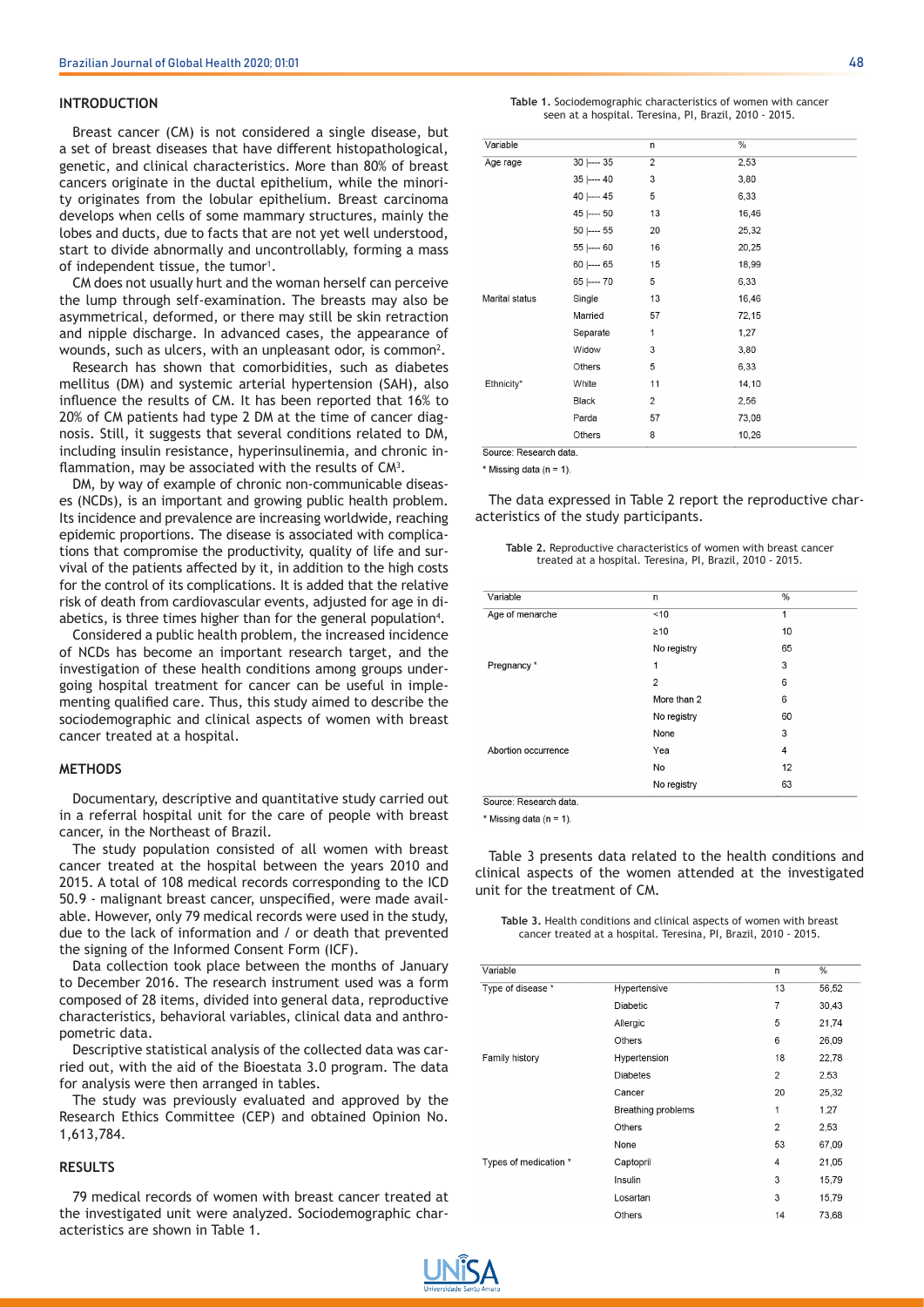| Type of cancer             | Infiltrating ductal carcinoma  | 60             | 75,95 |
|----------------------------|--------------------------------|----------------|-------|
|                            | Ductal carcinoma in situ       | 6              | 7,59  |
|                            | Metaplastic carcinoma          | 2              | 2,53  |
|                            | Infiltrating lobular carcinoma | 3              | 3.80  |
|                            | Others                         | 8              | 10,13 |
| <b>Breast location</b>     | Right                          | 40             | 50,63 |
|                            | Left                           | 39             | 49,37 |
| Metastasis                 | Yea                            | 32             | 40.51 |
|                            | No                             | 47             | 59,49 |
| Type of surgery            | Mastectomy                     | 50             | 63,29 |
|                            | Resection                      | 1              | 1.27  |
|                            | Catheter insertion             | 17             | 21,52 |
|                            | Serectomy                      | 5              | 6,33  |
|                            | Others                         | 6              | 7,59  |
| Chronic kidney dysfunction | Yea                            | $\overline{2}$ | 2,53  |
| Type of disease *          | No                             | 32             | 40,51 |
|                            | No registry                    | 45             | 56,96 |
|                            |                                |                |       |

Source: Research data

\* Question with multiple choice answer.

#### **DISCUSSION**

The data indicate that, of the universe of women studied, about 25% are in the age group from 50 to 55 years old, and a smaller number in the age groups from 30 to 35 years old, a finding evidenced in another study<sup>5</sup>.

CM is relatively rare before the age of 35, above this age group its incidence grows rapidly and progressively. Statistics indicate an increase in its incidence in both developed and developing countries<sup>6</sup>.

The age group has been considered a risk factor for several types of cancers, the age group comprising 45 to 64 years includes 57.7% of cancer patients. If it is considered that this corresponds to a period of productive life, it can be deduced that there is a great economic impact for society<sup>7</sup>.

Another important finding was related to ethnicity, 73% of them are brown while 10% have other ethnicities. A study<sup>8</sup> observed that women of black and brown color, respectively, had a 2.5 times and 1.5 times higher risk of developing CM, despite not having statistical relevance.

Regarding marital status, most of the participants are married, corroborating a previous study<sup>9</sup>, this data is of great relevance, since the partner has an important role in accompanying the woman in the diagnosis and treatment of the disease.

Still, 12.66% of women started menarche from the age of 10. The means of pregnancies were 3.85% for one delivery and 7.69% for two or more births, only 5.06% had an abortion, another study<sup>10</sup> revealed close data, meeting the expectation of a greater probability of development of CM in women who had menarche at age 11 or younger.

A study<sup>11</sup> suggests an association between age at menarche and risk of breast cancer. Women who experienced menarche at age 14 or older were 24% less likely to develop CM before age 40 and were 11% less likely to develop breast cancer at age 40 or older. Women with first birth, 30 years of age or older, were at a higher risk of CM, before menopause compared to nulliparous women.

Regarding the obstetric history, the missing data bring an important discussion about the importance of the nursing record. For example, 60 medical records were without records about previous pregnancies. It is worth mentioning that lactation is considered a convincing protective factor for malignant breast cancer, both in pre-menopausal and post-menopausal women. However, there is still no consensus on the duration of breastfeeding that this protection against has CM12.

Currently, several risk factors related to reproductive history have been identified, such as nulliparity, late age at first birth

Of the 79 women included in the present study, 31 had at least one type of disease identified: SAH 13 (56.5%), DM 7 (30.4%), allergies 5 (21.7%) and 6 others (26%), data corroborated by another study<sup>14</sup>.

SAH is the most common comorbidity in cancer patients, and its incidence increases with chemotherapy. The pathogenic mechanisms that link arterial hypertension to CM have been evaluated, and it is proposed that changes in calcium metabolism, with increased expression of inositol triphosphate and cytosolic calcium, are involved in the pathogenesis of SAH and the initial mechanisms of cell proliferation that are activated by oncogens<sup>15</sup>.

Mota<sup>16</sup> suggests that cancer patients, especially colon, liver, pancreas, and breast cancer patients who have DM2 or some degree of insulin resistance have an increased risk of mortality. Hyperinsulinemia is a risk factor that contributes to death, since there is a relationship of cell proliferation in response to growth factors, such as the Insulin-like Growth Factor (IGF-1), especially in patients with CM, regardless of staging.

Regarding the family history of breast cancer before the age of 40, bilateral breast cancer, ovarian cancer, male breast cancer (first-degree relative), among other factors, demonstrate that genetic predisposition is responsible for 10% of cases of breast cancer. The genes breast cancer 1 (BRCA1) and breast cancer 2 (BRCA2) are related to the onset of the disease<sup>17</sup>.

A study18 found that 219 women (41.4%) had a personal history related to increased risk for CM, with 110 (20.7%) in first-degree relatives.

Based on these characteristics, family history constitutes a risk for CM. The family history is easy to investigate in anamnesis and surveys, so it is one of the main indicators for the development of differentiated screening in women who present it. However, as it is a low prevalence risk factor and not all women who present it will develop CM, very few cases will be detected in its initial phase, if this is the only criterion used<sup>13</sup>.

As for the family history of diabetes and respiratory problems, the rates found were of low relevance with averages 2.53% and 1.27%, respectively. This percentage should be considered the high rate (67.9%) of medical records with no record for these diseases, which suggests a gap in information that makes it difficult to investigate the real association index of family history.

Regarding the types of cancers, carcinomas are currently divided into non-invasive or in situ (ductal and lobular) and invasive carcinomas (ductal, lobular, tubular, colloid, medullary and papillary), the main findings were ductalin filtrating carcinoma (75, 95%), ductalin situ carcinoma (7.59%), infiltrating lobular carcinoma (3.80%) and metaplastic carcinoma (2.53%). The prevalence of cases with ductal infiltrating carcinoma is like another study<sup>19</sup>. Gonçalves et al.<sup>20</sup> report that of the 146 medical records that described the type of breast cancer, invasive ductal carcinoma (ICD) prevailed with 118 cases. The literature<sup>19-20</sup> reinforces a percentage considered high, observed in the present study.

The classic infiltrating ductal carcinoma, in addition to being the most common type of malignant tumor of the breast, is also the one with the worst prognosis, especially those of high histological grade. The infiltrating lobular carcinoma is the second most frequent type, with a slightly better prognosis than the ductal one. What agrees with the histological types found in our study, where the infiltrating ductal, lobular infiltrating and spinal cord was more frequent $21$ .

The presence of metastases in the CM is a predictive factor



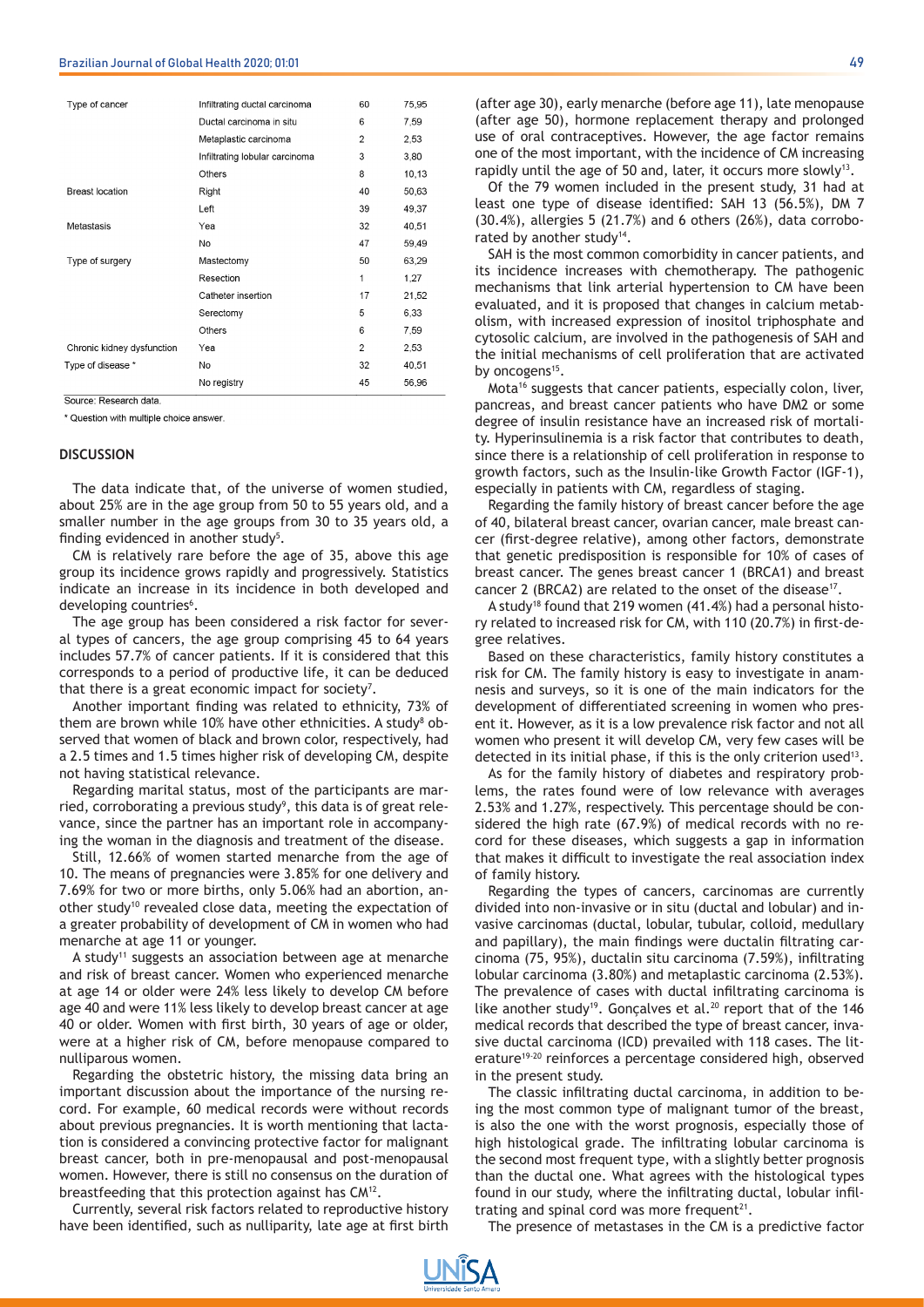for the survival and recurrence of the disease, where it is possible to notice that 40.5% of the women in the study presented metastasis. CM is responsible for approximately 10–15% of cases of brain metastases. The second most frequent type of distant metastasis due to CM is bone metastasis, which causes high morbidity due to pain, impaired mobility, hypercalcemia, pathological fracture, compression of the dural sac, spinal cord or nerve roots and bone marrow infiltration<sup>22</sup>.

Another very important result was the type of surgery performed on women with CM - mastectomy - equivalent to a percentage of 63.2%.

Breast surgery is the main treatment, being used in most cases. Women who undergo a surgical process, such as mastectomy, have a remarkable experience in their lives. The reality of facing a mutilated body awakens in the woman several negative feelings, with which she feels disturbed to face a mutilated body<sup>23</sup>. These feelings are also present during the treatment, compromising physical, emotional, and functional well-being24.

Breast removal remains the most used treatment, even though it is responsible for a series of events and changes experienced by patients. It is an aggressive surgical process, which aims to control tumor growth, through the mechanical removal of all malignant cells present in primary cancer. The type of breast removal surgery will depend on the clinical and histological stage of the tumor<sup>25</sup>.

#### **CONCLUSION**

The study revealed that most participants are in the age group of 45 to 65 years, with 30.4% with DM and 56% with SAH. Mastectomy was the most widely adopted surgical procedure. Family history was determined to be an important risk factor for the development of CM.

The results of this study contribute to a better understanding of the clinical aspects of women with CM. However, the results presented and discussed must be considered from the perspective of some methodological limitations: as it is a cross-sectional research, the variables identified can be modified over time, as interventions and strategies are implemented; and, for carrying out the research in a hospital located in a local reality in the Northeast Region of Brazil.

However, this research provides support for the development of larger local, regional, and national studies on the need to disseminate the clinical aspects of women with CM, through more in-depth statistical methods and techniques.

#### **REFERENCES**

- 1. Back LKC. Associação de polimorfismos em genes envolvidos na regulação da atividade das células NK (Natural Killer) no desenvolvimento do câncer de mama [Dissertação]. Florianópolis (SC): Universidade Federal de Santa Catarina, Mestrado em Biologia Celular e do Desenvolvimento; 2014. 94 p.
- <sup>2.</sup> Piacentini AB. Novas perspectivas para a Biologia do Câncer: compreendendo as metástases [Monografia]. São Paulo (SP): Universidade Estadual Paulista; 2012. 63 p.
- 3. Bao PP, Zhao ZG, Gao YT, Zheng Y, Zhang B, Cai H, et al. Association of type 2 diabetes genetic variants with breast cancer survival among chinese women. Plos one. 2015;10(2):1-12. https://dx.doi.org/10.1371%2Fjournal. pone.0117419
- 4. Leite FMC, Bubach S, Amorim MHC, Castro DS, Primo CC. Mulheres com diagnóstico de câncer de mama em tratamento com tamoxifeno: perfil sociodemográfico e clínico. Rev Bras Cancerol [Internet]. 2011 [cited 2020 Oct
- 5. Nicolussi AC, Sawada NO. Qualidade de vida de pacientes com câncer de mama em terapia adjuvante. Rev Gaúcha Enferm. 2011;32(4):759-66. https://doi.org/10.1590/ S1983-14472011000400017
- 6. Rodrigues JSM, Ferreira NMLA. Caracterização do perfil epidemiológico do câncer em uma cidade do interior paulista: conhecer para intervir. Rev Bras Cancerol [Internet]. 2010 [cited 2020 Oct 26];56(4):431-41. Available from: https:// rbc.inca.gov.br/site/arquivos/n\_56/v04/pdf/05\_artigo\_ caracterizacao\_perfil\_epidemiologico\_cancer\_cidade\_interior\_paulista\_conhecer\_para\_intervir.pdf
- 7. Silva PF, Amorim MHC, Zandonade E, Viana KCG. Associação entre variáveis sociodemográficas e estadiamento clínico avançado das neoplasias da mama em hospital de referência no estado do Espírito Santo. Rev Bras Cancerol. 2013;59(3):361-7. https://doi.org/10.32635/2176-9745. RBC.2013v59n3.501
- 8. Guimarães AGC, Anjos ACY. Caracterização sociodemográfica e avaliação da qualidade de vida em mulheres com câncer de mama em tratamento quimioterápico adjuvante. Rev Bras Cancerol [Internet]. 2012 [cited 2020 Oct 26];58(4):581-92. Available from: https://rbc.inca.gov.br/ revista/index.php/revista/article/view/560
- Silva PA, Riul SS. Câncer de mama: fatores de risco e detecção precoce. Rev Bras Enferm. 2011;64(6):1016-21. https://doi.org/10.1590/S0034-71672011000600005 9.
- 10. Warner ET, Colditz GA, Palmer JR, Partridge AH, Rosner BA, Tamimi RM. Reproductive factors and risk of premenopausal breast cancer by age at diagnosis: are there differences before and after age 40? Breast Cancer Res Treat. 2013;141(1):1- 20. https://dx.doi.org/10.1007%2Fs10549-013-2721-9
- 11. Inumaru LE, Silveira EA, Naves MMV. Fatores de risco e de proteção para câncer de mama: uma revisão sistemática. Cad Saúde Pública. 2011;27(7):1259-70. https://doi. org/10.1590/S0102-311X2011000700002
- 12. Anjos JC, Alayala A, Hofelmann DA. Fatores associados ao câncer de mama em mulheres de uma cidade do Sul do Brasil: estudo caso-controle. Cad Saúde Colet. 2012;20(3):341-50.
- 13. Cruz LAP. Prevalência de obesidade, hipertensão arterial e níveis glicêmicos alterados em mulheres com câncer de mama de um núcleo de reabilitação do interior de São Paulo [Dissertação]. São Paulo (SP): Universidade de São Paulo; 2016. 119 p.
- 14. Feitosa FS, Serrano Junior CV, Takemura RL, Moreira HG, Giglio AD. Síndrome metabólica e câncer de mama: revisão sistemática. Rev Bras Clin Med. São Paulo [Internet]. 2012 [cited 2020 Oct 26];10(6):513-20. Available from: http:// files.bvs.br/upload/S/1679-1010/2012/v10n6/a3187.pdf
- Mota JCMG. Câncer de mama e associação com composição 15. corporal, prática de atividade física, resistência à insulina e perfil lipídico: estudo caso-controle [Dissertação]. Goiânia (GO): Universidade Federal de Goiás; 2016. 143 p.
- 16. Rosa LM, Radünz V. Survival rates to woman with breast cancer: review. Texto Contexto Enferm. 2012;21(4):980-9. https://doi.org/10.1590/S0104-07072012000400031
- 17. Marques EF, Medeiros MLL, Souza JA, Mendonça MC, Bitencourt AGV, Chojniak R. Indications for breast magnetic resonance imaging in an oncology reference center. Radiol Bras. 2011;44(6):363-6. https://doi.org/10.1590/S0100- 39842011000600007
- 18. Castillo JR, Limón ER, Maffuz A, Cuevas SR. Cáncer de mama em mujeres mexicanas menores de 40 años. Ginecol Obstet Mex [Internet]. 2011 [cited 2020 Oct 26];79(8):482- 8. Available from: https://ginecologiayobstetricia.org.mx/ secciones/articulos-originales-numero83/cancer-de-mama-en-mujeres-mexicanas-menores-de-40-anos/